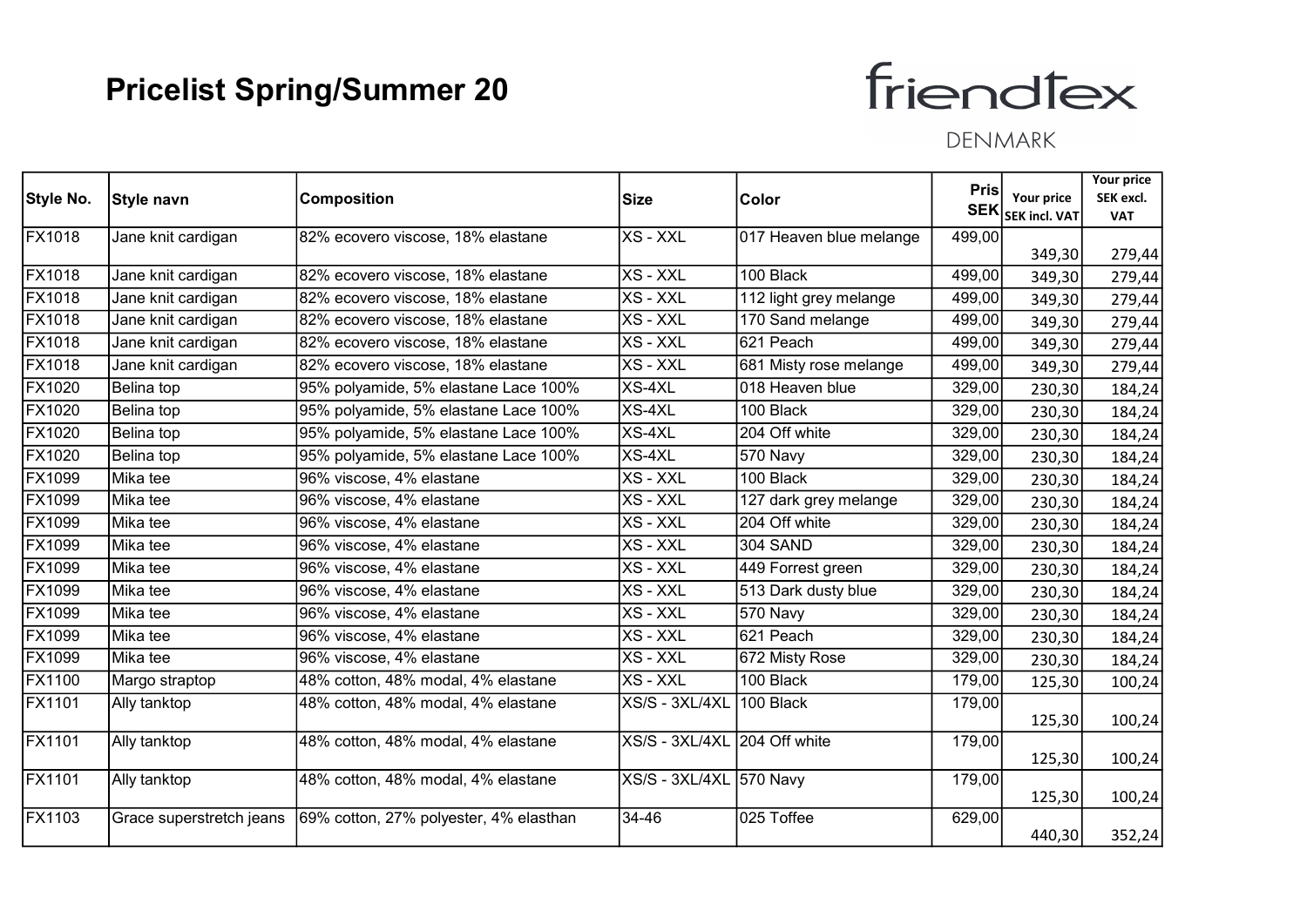# friendfex

| FX1103                                    | Grace superstretch jeans 69% cotton, 27% polyester, 4% elasthan | 34-46    | 100 Black               | 629,00 |        |        |
|-------------------------------------------|-----------------------------------------------------------------|----------|-------------------------|--------|--------|--------|
|                                           |                                                                 |          |                         |        | 440,30 | 352,24 |
| FX1103<br>Grace superstretch jeans        | 69% cotton, 27% polyester, 4% elasthan                          | 34-46    | 411 army green          | 629,00 |        |        |
|                                           |                                                                 |          |                         |        | 440,30 | 352,24 |
| <b>FX1103</b><br>Grace superstretch jeans | 69% cotton, 27% polyester, 4% elasthan                          | 34-46    | 570 Navy                | 629,00 | 440,30 | 352,24 |
| <b>FX1155</b><br>Lydia knit pullover      | 82% ecovero viscose, 18% elastane                               | XS - XXL | 017 Heaven blue melange | 479,00 |        |        |
|                                           |                                                                 |          |                         |        | 335,30 | 268,24 |
| <b>FX1155</b><br>Lydia knit pullover      | 82% ecovero viscose, 18% elastane                               | XS - XXL | 170 Sand melange        | 479,00 | 335,30 | 268,24 |
| FX1155<br>Lydia knit pullover             | 82% ecovero viscose, 18% elastane                               | XS - XXL | 681 Misty rose melange  | 479,00 | 335,30 | 268,24 |
| FX1279<br><b>Bailey blouse</b>            | 95% polyamide, 5% elastane Lace 100%                            | XS - XXL | 100 Black               | 379,00 | 265,30 | 212,24 |
| FX1279<br><b>Bailey blouse</b>            | 95% polyamide, 5% elastane Lace 100%                            | XS - XXL | 570 Navy                | 379,00 | 265,30 | 212,24 |
| FX1281<br>Annabel top                     | 82% polyamide, 18%elastane                                      | XS - XXL | 100 Black               | 229,00 | 160,30 | 128,24 |
| <b>FX1281</b><br>Annabel top              | 82% polyamide, 18%elastane                                      | XS - XXL | 200 White               | 229,00 | 160,30 | 128,24 |
| FX1281<br>Annabel top                     | 82% polyamide, 18%elastane                                      | XS - XXL | 570 Navy                | 229,00 | 160,30 | 128,24 |
| FX1292<br>Hailey blouse                   | 48% cotton, 48% modal, 4% elastane                              | XS - XXL | 204 Off white           | 299,00 | 209,30 | 167,44 |
| FX1343<br>Lina high neck top              | 95% polyamide, 5% elastane Lace 100%                            | XS - XXL | 204 Off white           | 359,00 | 251,30 | 201,04 |
| <b>FX1344</b><br>Cara blouse              | 100% viscose                                                    | XS - XXL | 100 Black               | 379,00 | 265,30 | 212,24 |
| FX1344<br>Cara blouse                     | 100% viscose                                                    | XS - XXL | 577 Navy Eclipse        | 379,00 | 265,30 | 212,24 |
| FX1397<br>Flora jeans slim                | 97% cotton, 3% elastane                                         | 34-46    | 021 Denim light blue    | 749,00 | 524,30 | 419,44 |
| FX1397<br>Flora jeans slim                | 97% cotton, 3% elastane                                         | 34-46    | 100 Black               | 749,00 | 524,30 | 419,44 |
| FX1463<br>Adea slip dress                 | 92% polyester, 8% elastane                                      | $XS-XL$  | 100 Black               | 579,00 | 405,30 | 324,24 |
| FX1563<br>Margrit blouse                  | 96% viscose, 4% elastane                                        | XS - XXL | 100 Black               | 499,00 | 349,30 | 279,44 |
| FX1563<br>Margrit blouse                  | 96% viscose, 4% elastane                                        | XS - XXL | 224 Sorbet rose         | 499,00 | 349,30 | 279,44 |
| FX1653<br>Cally blouse                    | 88% Viscose, 12% elasthan                                       | XS - XXL | 100 Black               | 359,00 | 251,30 | 201,04 |
| FX1695<br>Marguritte tee                  | 96% viscose, 4% elastane                                        | XS - XXL | 100 Black               | 549,00 | 384,30 | 307,44 |
| FX1784<br>Cherie tee                      | 48% cotton, 48% modal, 4% elastane                              | XS - XXL | 100 Black               | 249,00 | 174,30 | 139,44 |
| FX1784<br>Cherie tee                      | 48% cotton, 48% modal, 4% elastane                              | XS - XXL | 101 Optical white       | 249,00 | 174,30 | 139,44 |
| FX1864<br>Lisso pants                     | 71% cotton, 25% polyester, 4% elasthane                         | 34-50    | 100 Black               | 859,00 | 601,30 | 481,04 |
| FX1881<br>Sarin knit                      | 60% cotton, 40% modal                                           | XS - XXL | 1007 Blue sky melange   | 729,00 | 510,30 | 408,24 |
| FX1889<br>Matera blouse                   | 100% polyester                                                  | XS - XXL | 201 Cloudy white        | 859,00 | 601,30 | 481,04 |
| FX1900<br>Vivi blouse                     | 100% viscose                                                    | XS - XXL | 577 Navy Eclipse        | 649,00 | 454,30 | 363,44 |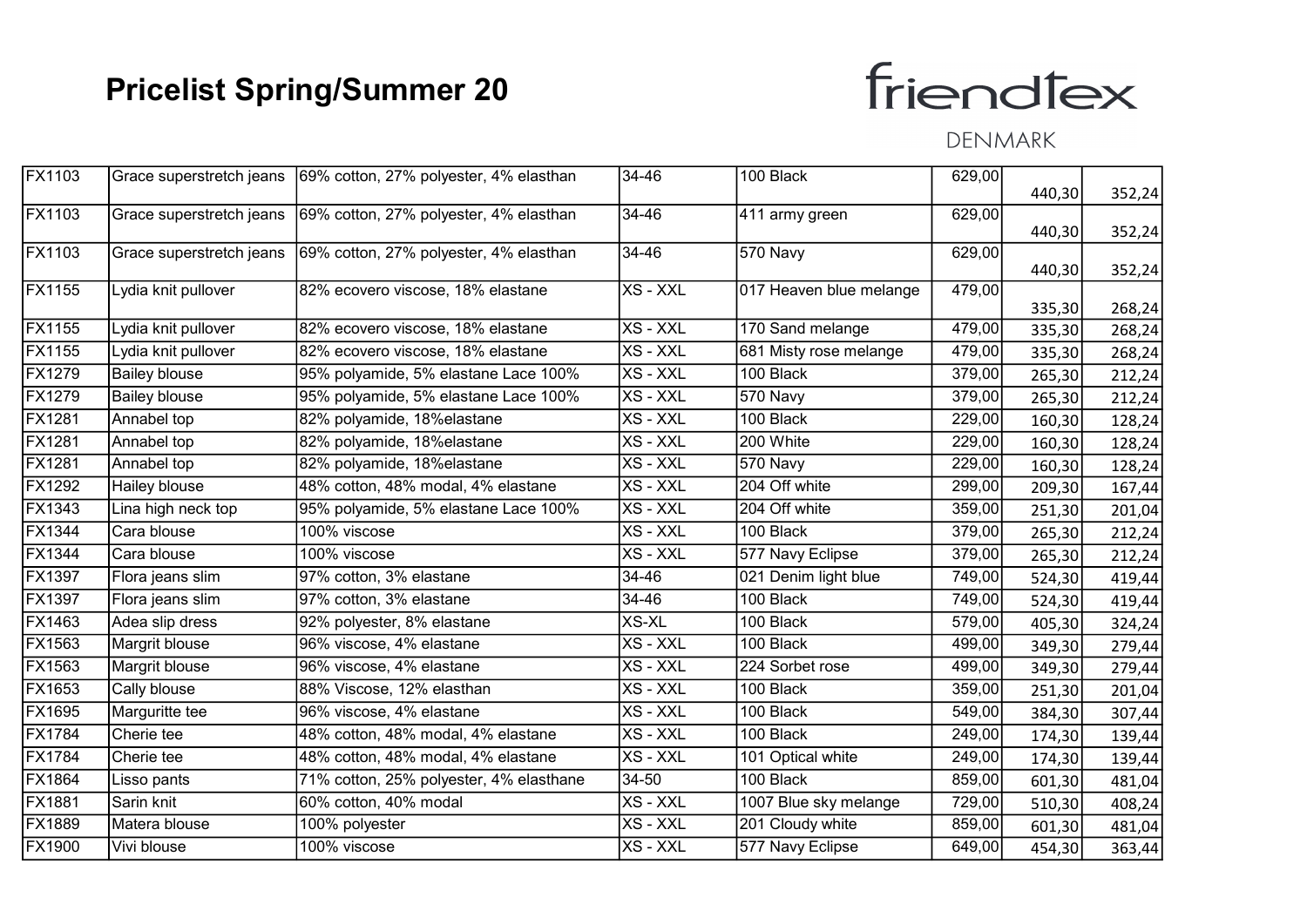# friendfex

| FX1922        | Hella pants slim fit | 79% Viscose, 18% nylon, 3% elastane                   | 34-46    | 100 Black         | 579,00   | 405,30 | 324,24 |
|---------------|----------------------|-------------------------------------------------------|----------|-------------------|----------|--------|--------|
| FX1923        | Hella pants straight | 79% Viscose, 18% nylon, 3% elastane                   | 34-46    | 100 Black         | 579,00   | 405,30 | 324,24 |
| FX1930        | Viola blouse         | 100% polyester                                        | XS-4XL   | 100 Black         | 649,00   | 454,30 | 363,44 |
| FX1939        | Larina tee           | 95% modal, 5% elastane                                | XS - XXL | 100 Black         | 499,00   | 349,30 | 279,44 |
| FX1939        | Larina tee           | 95% modal, 5% elastane                                | XS - XXL | 577 Navy Eclipse  | 499,00   | 349,30 | 279,44 |
| FX1939        | Larina tee           | 95% modal, 5% elastane                                | XS - XXL | 621 Peach         | 499,00   | 349,30 | 279,44 |
| FX1940        | Inani tee            | 95% modal, 5% elastane                                | XS - XXL | 100 Black         | 429,00   | 300,30 | 240,24 |
| FX1940        | Inani tee            | 95% modal, 5% elastane                                | XS - XXL | 577 Navy Eclipse  | 429,00   | 300,30 | 240,24 |
| FX1940        | Inani tee            | 95% modal, 5% elastane                                | XS - XXL | 621 Peach         | 429,00   | 300,30 | 240,24 |
| FX1941        | Rebecca tunic        | 95% modal, 5% elastane                                | XS - XXL | 100 Black         | 579,00   | 405,30 | 324,24 |
| FX1941        | Rebecca tunic        | 95% modal, 5% elastane                                | XS - XXL | 577 Navy Eclipse  | 579,00   | 405,30 | 324,24 |
| FX1970        | Karissa dress        | 53% viscose, 47% ecovero viscose                      | XS-4XL   | 018 Heaven blue   | 1.079,00 | 755,30 | 604,24 |
| FX1971        | Jonna blouse         | 95% cotton, 5% elastane Lining: 65% viscose, XS - XXL |          | 100 Black         | 729,00   | 510,30 | 408,24 |
| FX1972        | Jalina top           | 53% viscose, 47% ecovero viscose                      | XS - XXL | 018 Heaven blue   | 579,00   | 405,30 | 324,24 |
| FX1973        | Karli shirt          | 53% viscose, 47% ecovero viscose                      | XS-4XL   | 018 Heaven blue   | 859,00   | 601,30 | 481,04 |
| <b>FX1974</b> | Elme shirt           | 100% viscose                                          | XS - XXL | 018 Heaven blue   | 649,00   | 454,30 | 363,44 |
| FX1977        | Jessica dress        | 100% viscose                                          | XS - XXL | 449 Forrest green | 999,00   | 699,30 | 559,44 |
| FX1978        | Lone blouse          | 100% viscose                                          | XS - XXL | 305 Dark sand     | 729,00   | 510,30 | 408,24 |
| FX1979        | Lailey blouse        | 100% cotton                                           | XS - XXL | 201 Cloudy white  | 579,00   | 405,30 | 324,24 |
| FX1980        | Petra dress          | 55% cotton, 30% polyamide, 15% elastane               | XS - XXL | 100 Black         | 1.079,00 | 755,30 | 604,24 |
| FX1981        | Benette blouse       | Shell: 100% polyester Lining: 95% viscose,            | XS - XXL | 570 Navy          | 789,00   | 552,30 | 441,84 |
| FX1982        | Nia dress            | Shell: 100% polyester Lining: 95% viscose,            | XS - XXL | 570 Navy          | 1.149,00 | 804,30 | 643,44 |
| FX1983        | Solveig top          | Shell: 100% polyester Lining: 95% viscose,            | XS - XXL | 570 Navy          | 579,00   | 405,30 | 324,24 |
| FX1984        | Willow blouse        | 100% ecovero viscose                                  | XS-4XL   | 018 Heaven blue   | 579,00   | 405,30 | 324,24 |
| FX1985        | Raja dress           | 100% ecovero viscose                                  | XS - XXL | 018 Heaven blue   | 999,00   | 699,30 | 559,44 |
| <b>FX1986</b> | Julia blouse         | 100% ecovero viscose                                  | XS - XXL | 018 Heaven blue   | 729,00   | 510,30 | 408,24 |
| FX1989        | Rikka blouse         | 100% organic cotton                                   | XS - XXL | 224 Sorbet rose   | 729,00   | 510,30 | 408,24 |
| FX1990        | Michella dress       | 100% organic cotton                                   | XS - XXL | 224 Sorbet rose   | 859,00   | 601,30 | 481,04 |
| FX1991        | Marella blouse       | Shell: 100% recycle polyester Lining: 95%             | XS-4XL   | 224 Sorbet rose   | 629,00   | 440,30 | 352,24 |
| FX1992        | Sunja skirt          | Shell: 100% recycle polyester Lining: 95%             | 34-46    | 224 Sorbet rose   | 859,00   | 601,30 | 481,04 |
| FX1993        | Isolde top           | Shell: 100% recycle polyester Lining: 95%             | XS - XXL | 224 Sorbet rose   | 579,00   | 405,30 | 324,24 |
|               |                      |                                                       |          |                   |          |        |        |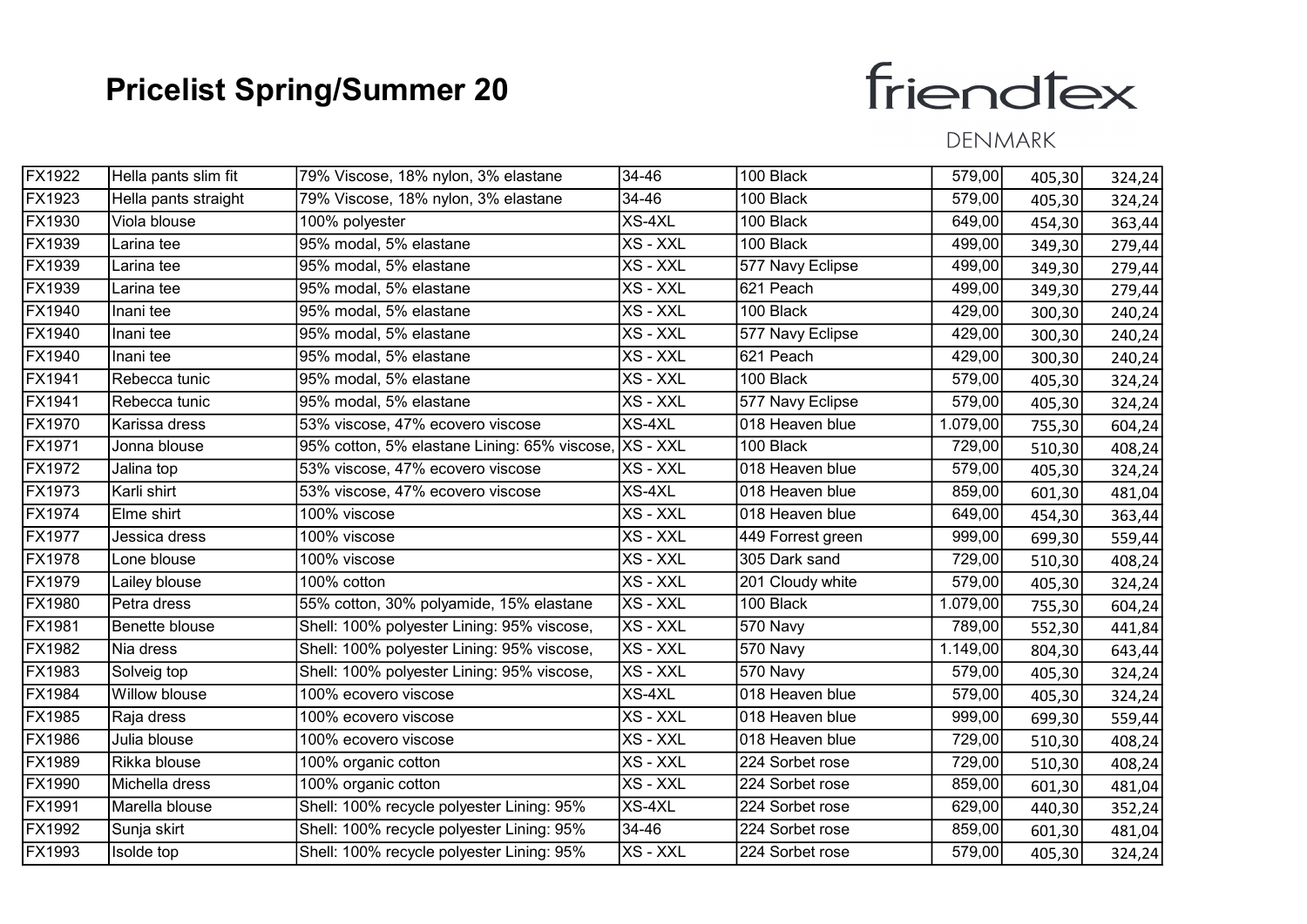# friendfex

| <b>FX1994</b> | Rasmine shirt             | 100% cotton                                  | XS - XXL | 018 Heaven blue   | 649,00   | 454,30 | 363,44 |
|---------------|---------------------------|----------------------------------------------|----------|-------------------|----------|--------|--------|
| <b>FX1994</b> | Rasmine shirt             | 100% cotton                                  | XS - XXL | 101 Optical white | 649,00   | 454,30 | 363,44 |
| FX1995        | Selma shirt               | 100% organic cotton                          | XS - XXL | 201 Cloudy white  | 789,00   | 552,30 | 441,84 |
| FX1996        | Gry knit                  | 100% ecovero viscose                         | XS - XXL | 224 Sorbet rose   | 579,00   | 405,30 | 324,24 |
| <b>FX1998</b> | Anva tee                  | 65% polyester, 30% viscose, 5% elastane      | XS-4XL   | 018 Heaven blue   | 429,00   | 300,30 | 240,24 |
| <b>FX2001</b> | Evita dress               | 80% modal, 20% polyester                     | XS - XXL | 577 Navy Eclipse  | 999,00   | 699,30 | 559,44 |
| <b>FX2002</b> | Liva tee                  | 80% modal, 20% polyester                     | XS - XXL | 577 Navy Eclipse  | 629,00   | 440,30 | 352,24 |
| FX2003        | Mola shorts               | 97% cotton, 3% elastane                      | 34-44    | 100 Black         | 649,00   | 454,30 | 363,44 |
| FX2003        | Mola shorts               | 97% cotton, 3% elastane                      | 34-44    | 201 Cloudy white  | 649,00   | 454,30 | 363,44 |
| FX2005        | Alma dress                | 61% cotton, 35% polyester, 4% elastane       | XS - XXL | 201 Cloudy white  | 1.149,00 | 804,30 | 643,44 |
| <b>FX2007</b> | Alicia jacket             | 69% cotton, 29% modal, 2% elastane           | $XS-4XL$ | 224 Sorbet rose   | 1.079,00 | 755,30 | 604,24 |
| <b>FX2008</b> | Sona pants                | 61% cotton, 35% polyester, 4% elastane       | 34-44    | 201 Cloudy white  | 1.079,00 | 755,30 | 604,24 |
| FX2009        | Penny capri pants         | 98% cotton, 2% elasthane                     | 34-44    | 201 Cloudy white  | 579,00   | 405,30 | 324,24 |
| FX2009        | Penny capri pants         | 98% cotton, 2% elasthane                     | 34-44    | 305 Dark sand     | 579,00   | 405,30 | 324,24 |
| <b>FX2010</b> | Mathilde pants            | 98% cotton, 2% elasthane                     | 34-46    | 201 Cloudy white  | 859,00   | 601,30 | 481,04 |
| FX2010        | Mathilde pants            | 98% cotton, 2% elasthane                     | 34-46    | 449 Forrest green | 859,00   | 601,30 | 481,04 |
| FX2011        | Banu capri pants slim fit | 79% viscose, 18% nylon, 3% elastane          | 34-46    | 100 Black         | 469,00   | 328,30 | 262,64 |
| FX2012        | Ingrid jacket             | 64% polyester, 34% viscose, 2% elastane      | XS - XXL | 449 Forrest green | 1.079,00 | 755,30 | 604,24 |
| FX2014        | Ilano top                 | 95% modal, 5% elastane                       | XS - XXL | 577 Navy Eclipse  | 249,00   | 174,30 | 139,44 |
| <b>FX2014</b> | Ilano top                 | 95% modal, 5% elastane                       | XS - XXL | 621 Peach         | 249,00   | 174,30 | 139,44 |
| FX2018        | Mina tee stripe           | 96% viscose, 4% elastane                     | XS - XXL | 018 Heaven blue   | 359,00   | 251,30 | 201,04 |
| FX2018        | Mina tee stripe           | 96% viscose, 4% elastane                     | XS - XXL | 621 Peach         | 359,00   | 251,30 | 201,04 |
| FX2019        | Marina knit cardigan      | 50% viscose, 28% polyester, 22% nylon        | XS - XXL | 347 Champagne     | 859,00   | 601,30 | 481,04 |
| <b>FX2020</b> | Seyda knit                | 50% viscose, 28% polyester, 22% nylon        | XS - XXL | 100 Black         | 729,00   | 510,30 | 408,24 |
| FX2020        | Seyda knit                | 50% viscose, 28% polyester, 22% nylon        | XS - XXL | 347 Champagne     | 729,00   | 510,30 | 408,24 |
| FX2021        | Rina knit slipover        | 50% viscose, 28% polyester, 22% nylon        | XS - XXL | 100 Black         | 579,00   | 405,30 | 324,24 |
| FX2022        | Rily skirt                | 60% polyester, 40% recycle polyester Lining: | 34-46    | 100 Black         | 789,00   | 552,30 | 441,84 |
| FX2023        | Kira jacket               | 61% cotton, 35% polyester, 4% elastane       | XS - XXL | 201 Cloudy white  | 1.149,00 | 804,30 | 643,44 |
| <b>FX2024</b> | Saga knit                 | 82% ecovero viscose, 18% elastane            | XS - XXL | 101 Optical white | 649,00   | 454,30 | 363,44 |
| <b>FX2025</b> | Alette shirt              | 100% cotton                                  | XS - XXL | 201 Cloudy white  | 729,00   | 510,30 | 408,24 |
| FX2026        | Eline tee                 | 100% organic cotton                          | XS-4XL   | 100 Black         | 249,00   | 174,30 | 139,44 |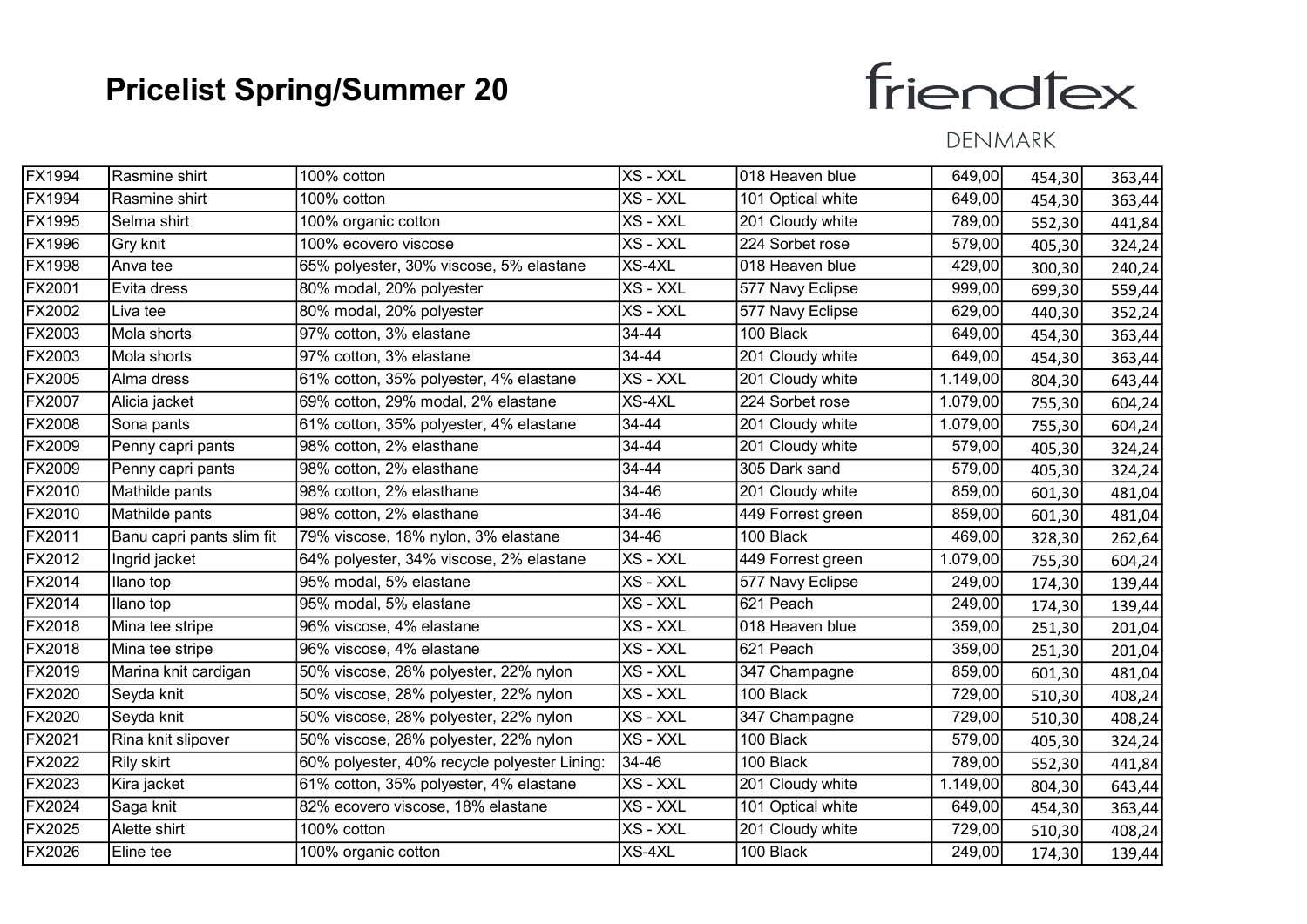# friendfex

| FX2027        | Mathilda coat       | 90% polyester, 10% spandex                         | XS - XXL | 305 Dark sand        | 1.499,00 | 1.049,30 | 839,44 |
|---------------|---------------------|----------------------------------------------------|----------|----------------------|----------|----------|--------|
| FX2028        | Sacha tee           | 100% organic cotton                                | XS - XXL | 101 Optical white    | 249,00   | 174,30   | 139,44 |
| FX2029        | Rilla knit tee      | 65% viscose, 35% nylon                             | XS - XXL | 100 Black            | 629,00   | 440,30   | 352,24 |
| FX2029        | Rilla knit tee      | 65% viscose, 35% nylon                             | XS - XXL | 224 Sorbet rose      | 629,00   | 440,30   | 352,24 |
| FX2030        | Tessa knit cardigan | 100% organic cotton                                | XS - XXL | 018 Heaven blue      | 999,00   | 699,30   | 559,44 |
| FX2030        | Tessa knit cardigan | 100% organic cotton                                | XS - XXL | 621 Peach            | 999,00   | 699,30   | 559,44 |
| FX2031        | Rikke pants         | 80% modal, 20% polyester                           | 34-50    | 100 Black            | 729,00   | 510,30   | 408,24 |
| FX2032        | Silke scarf         | 100% polyester                                     | One size | 224 Sorbet rose      | 249,00   | 174,30   | 139,44 |
| FX2033        | Stine scarf         | 100% polyester                                     | One size | 133 Silver           | 249,00   | 174,30   | 139,44 |
| FX2034        | Mira tee            | 100% organic cotton                                | XS - XXL | 621 Peach            | 359,00   | 251,30   | 201,04 |
| <b>ON1240</b> | Abba top            | $\overline{70}$ % silk, 30% cotton                 | XS - XXL | 100 Black            | 429,00   | 300,30   | 240,24 |
| <b>ON1240</b> | Abba top            | 70% silk, 30% cotton                               | XS - XXL | 201 Cloudy white     | 429,00   | 300,30   | 240,24 |
| <b>ON1241</b> | Wanda blouse        | 70% silk, 30% cotton                               | XS - XXL | 100 Black            | 579,00   | 405,30   | 324,24 |
| <b>ON1244</b> | Linia jeans         | 91% cotton, 8% polyester, 1% elastane              | 34-46    | 021 Denim light blue | 789,00   | 552,30   | 441,84 |
| ON1249        | Runa capri jeans    | 98% cotton, 2% elasthane                           | 34-46    | 513 Dark dusty blue  | 579,00   | 405,30   | 324,24 |
| <b>ON1249</b> | Runa capri jeans    | 98% cotton, 2% elasthane                           | 34-46    | 621 Peach            | 579,00   | 405,30   | 324,24 |
| <b>ON1259</b> | Laly blouse         | 96% viscose, 4% elastane                           | XS - XXL | 018 Heaven blue      | 429,00   | 300,30   | 240,24 |
| <b>ON1259</b> | Laly blouse         | 96% viscose, 4% elastane                           | XS - XXL | 621 Peach            | 429,00   | 300,30   | 240,24 |
| <b>ON1324</b> | Fabi tee            | Main fabric: 80% modal, 20% polyester Lower XS-3XL |          | 100 Black            | 499,00   | 349,30   | 279,44 |
| <b>ON1340</b> | Isana shirt         | 100% viscose                                       | XS-4XL   | 577 Navy Eclipse     | 549,00   | 384,30   | 307,44 |
| <b>ON1341</b> | Libra blouse        | 100% ecovero viscose                               | XS - XXL | 577 Navy Eclipse     | 689,00   | 482,30   | 385,84 |
| <b>ON1342</b> | Erna blouse         | 100% ecovero viscose                               | XS-4XL   | 577 Navy Eclipse     | 579,00   | 405,30   | 324,24 |
| <b>ON1343</b> | Rianna pants        | 100% ecovero viscose                               | 34-50    | 577 Navy Eclipse     | 729,00   | 510,30   | 408,24 |
| <b>ON1344</b> | Laki shorts         | 100% ecovero viscose                               | 34-46    | 577 Navy Eclipse     | 579,00   | 405,30   | 324,24 |
| ON1346        | Vanissa dress       | 53% viscose, 47% ecovero viscose                   | XS - XXL | 347 Champagne        | 859,00   | 601,30   | 481,04 |
| <b>ON1347</b> | Verica blouse       | 53% viscose, 47% ecovero viscose                   | XS-4XL   | 347 Champagne        | 499,00   | 349,30   | 279,44 |
| <b>ON1348</b> | Delilah shirt       | 100% polyester                                     | XS - XXL | 018 Heaven blue      | 499,00   | 349,30   | 279,44 |
| <b>ON1350</b> | Vagna blouse        | 57% viscose, 43% polyester                         | XS - XXL | 513 Dark dusty blue  | 549,00   | 384,30   | 307,44 |
| <b>ON1352</b> | Ebba knit           | 59% organic cotton, 41% acrylic                    | XS - XXL | 510 Dark dusty blue  | 729,00   |          |        |
|               |                     |                                                    |          | melange              |          | 510,30   | 408,24 |
| <b>ON1354</b> | Mikela knit         | 90% ecovero viscose, 10% lurex                     | $XS-4XL$ | 018 Heaven blue      | 729,00   | 510,30   | 408,24 |